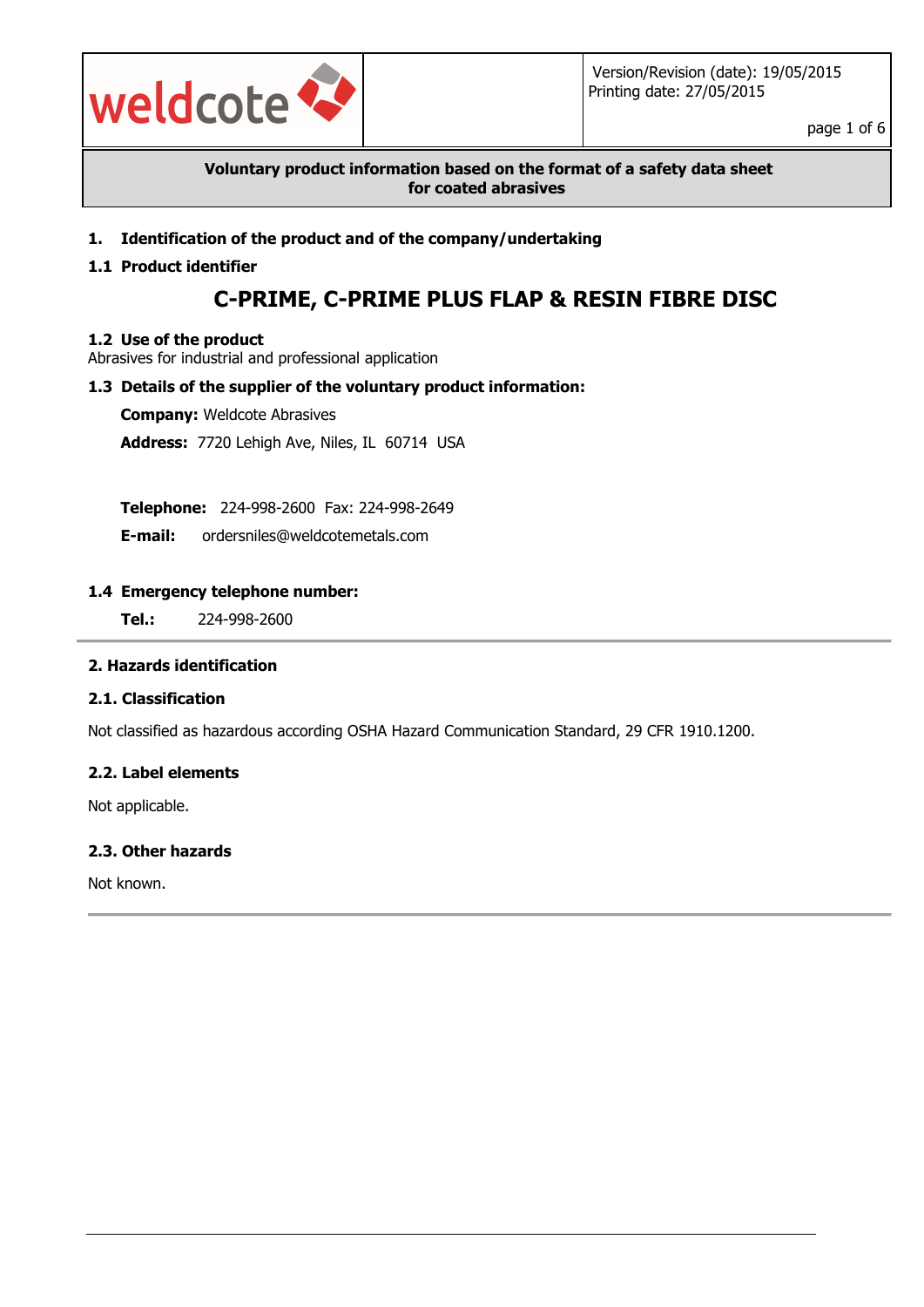

### **3. Composition/information on ingredients**

The product contains the following ingredients which are classified according to 67/548/EEC or Regulation (EC) Nr. 1272/2008 or for which a community occupational exposure limit value exists:

| Substance                 | $EC-No$   | CAS-N°     | Conc. $(\% )$ | Classification acc. to Regulation (EC) $N^{\circ}$<br>1272/2008 (CLP) |                          |
|---------------------------|-----------|------------|---------------|-----------------------------------------------------------------------|--------------------------|
|                           |           |            |               | Hazard classes/<br>hazard categories                                  | <b>Hazard statements</b> |
| cryolite                  | 237-410-6 | 13775-53-6 | $1 - 8\%$     | Acute Tox. 4                                                          | H332                     |
|                           |           |            |               | STOT wdh. 1                                                           | H372                     |
|                           |           |            |               | Acute Tox. 4                                                          | H302                     |
|                           |           |            |               | Aqu. chron. 2                                                         | H411                     |
| potassium<br>fluoroborate | 237-928-2 | 14075-53-7 | $1 - 15%$     | Eye Irrit. 2A                                                         | H319                     |
|                           |           |            |               |                                                                       |                          |

(For full text of H- and R-phrases see section 16)

### **4. First aid measures**

See also section 8 and 16

### **4.1. Description of first aid measures**

| Inhalation:        | Not possible, due to the form of the product                               |
|--------------------|----------------------------------------------------------------------------|
| Eye contact:       | Not possible, due to the form of the product                               |
| Skin contact:      | No harmful effects known                                                   |
| Ingestion:         | Not likely, due to the form of the product; if necessary contact physician |
| Note to physician: | Not available.                                                             |

### **4.2. Most important symptoms and effects, both acute and delayed**

Not known.

### **4.3. Indication of any immediate medical attention and special treatment needed**

Not relevant. Treat symptomatically.

### **5. Fire fighting measures**

### **5.1. Extinguishing media**

Extinguishing media: water, foam, sand, powder or  $CO<sub>2</sub>$  as appropriate for surrounding materials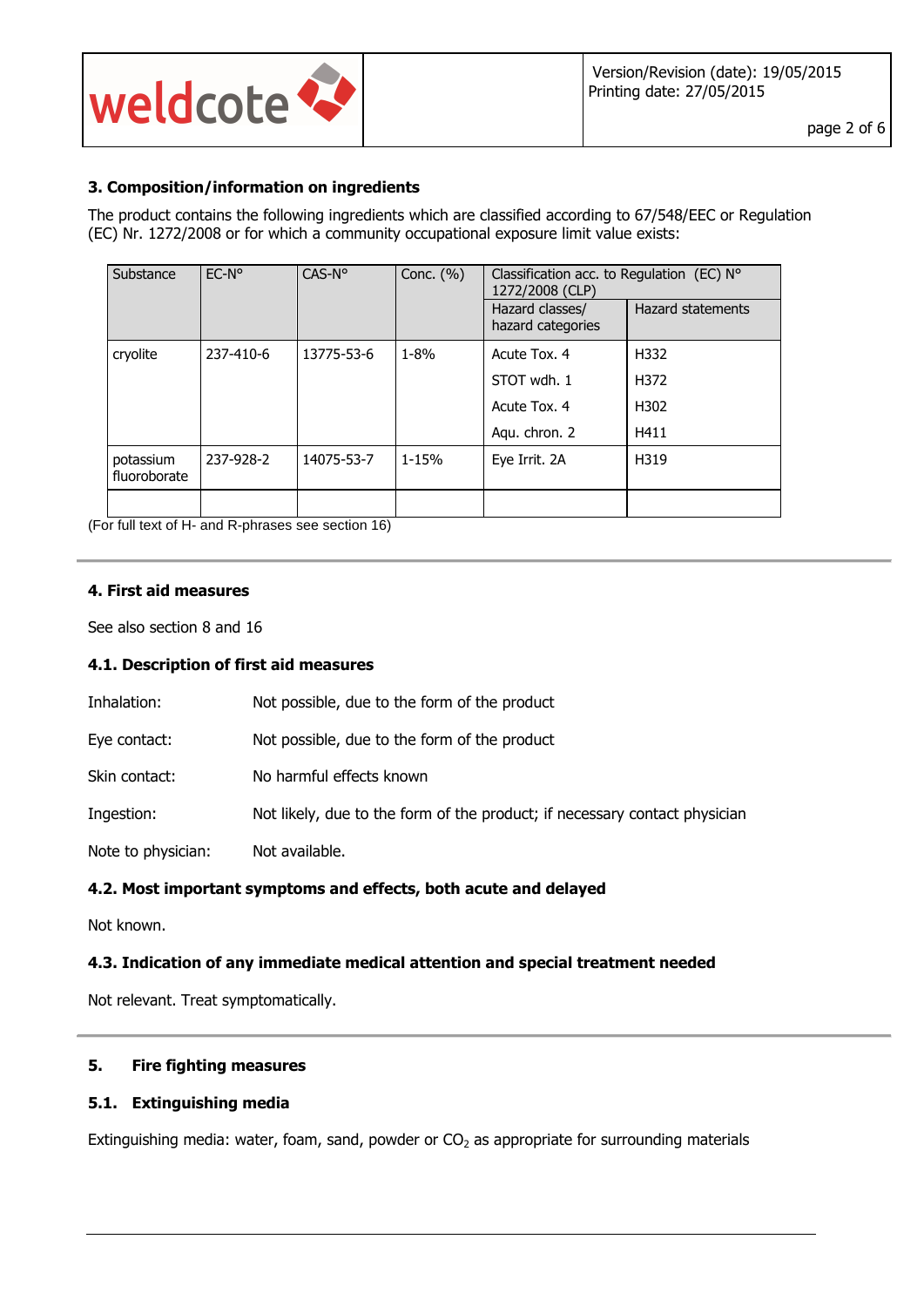

### **5.2. Special hazards arising from the product**

Toxic fumes may occur. Use respiratory protective equipment.

### **5.3. Advice for fire fighters**

Extinguishing materials should be selected according to the surrounding area.

### **6. Accidental release measures**

Not applicable.

### **7. Handling and storage**

Follow instructions of grinding machine manufacturers and the relevant national regulations. In addition, observe the safety recommendations of the manufacturer.

#### **8. Exposure controls/personal protection**

#### **8.1. Control parameters**

Before grinding it is recommended to perform a risk assessment and to use personal protection equipment accordingly.

Occupational exposure limit values and/or biological limit values

Keep exposure to the following components under surveillance. (Observe also the regional official regulations)

| <b>Substance</b>          | $CAS-No$   | Agency       | <b>Threshold limits</b>                                                                                                        |  |
|---------------------------|------------|--------------|--------------------------------------------------------------------------------------------------------------------------------|--|
| Cryolite                  | 15096-52-3 | <b>ACGIH</b> | TWA (as F): 2.5 mg/m <sup>3</sup>                                                                                              |  |
|                           |            | <b>OSHA</b>  | TWA (as dust): $2.5 \text{ mg/m}^3$ , TWA (as<br>F): 2.5 mg/m <sup>3</sup>                                                     |  |
| Potassium<br>fluoroborate | 14075-53-7 | <b>ACGIH</b> | TWA (as F): 2.5 mg/m <sup>3</sup>                                                                                              |  |
|                           |            | OSHA         | TWA (as dust): 2.5 mg/m <sup>3</sup> , TWA (as<br>F): 2.5 mg/m <sup>3</sup>                                                    |  |
| alpha-Alumina             | 13-44-28-4 | <b>OSHA</b>  | TWA (as total dust): 15 mg/m <sup>3</sup> ; TWA<br>(respirable fraction): 5 mg/m <sup>3</sup><br>TWA: 1 fiber /cm <sup>3</sup> |  |
|                           |            | <b>CMRG</b>  |                                                                                                                                |  |
|                           |            |              |                                                                                                                                |  |

ACGIH: American Conference of governmental Industrial Hygienists CMRG: Chemical Manufacturer´s Recommended Guidelines OSHA: United States Department of Labor – Occupational Safety and Health Administration TWA: Time-Weighted-Average STEL: Short Term Exposure Limit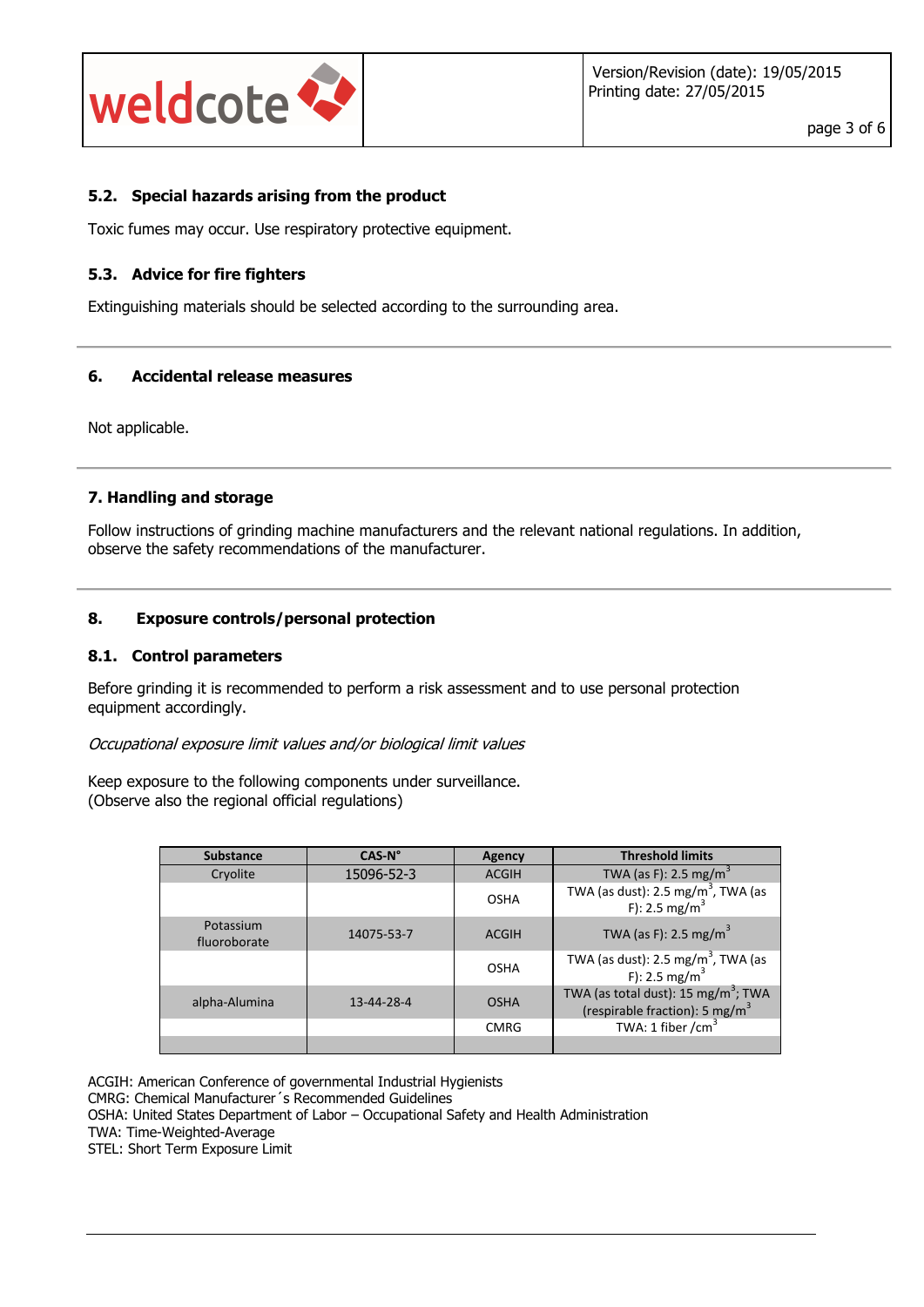

page 4 of 6

Note: Hazardous dust of the workpiece material may be generated during grinding and/or sanding operations. National regulations for dust exposure limit values have to be taken into consideration.

### **8.2. Exposure controls**

- 8.2.1. Individual protection measures
- 8.2.1.1. Respiratory protection: Use respiratory protective equipment (type depends on specific application and material being ground)
- 8.2.1.2. Hand protection: Wear protective gloves (type depends on specific application and material being ground)
- 8.2.1.3. Eye protection: Wear protective goggles or face shield (type depends on specific application and material being ground)
- 8.2.1.4. Hearing protection: Use hearing protection (type depends on specific application and material being ground)
- 8.2.1.5. Body protection: Use protective clothing (type depends on specific application and material being ground)

### **9. Physical and chemical properties**

### **9.1. Information on basic physical and chemical properties**

| Physical state:      | solid                           |
|----------------------|---------------------------------|
| Colour:              | not applicable/different colors |
| pH:                  | not applicable                  |
| Melting point:       | not applicable                  |
| Boiling point:       | not applicable                  |
| Density:             | not applicable                  |
| Viscosity:           | not applicable                  |
| Solubility in water: | not relevant (article)          |

### **9.2. Other information**

None.

### **10. Stability and reactivity**

### **10.1. Reactivity**

Coated Abrasives are stable when handled or stored correctly.

### **10.2. Chemical stability**

No decomposition in normal use.

### **10.3. Possibility of hazardous reactions**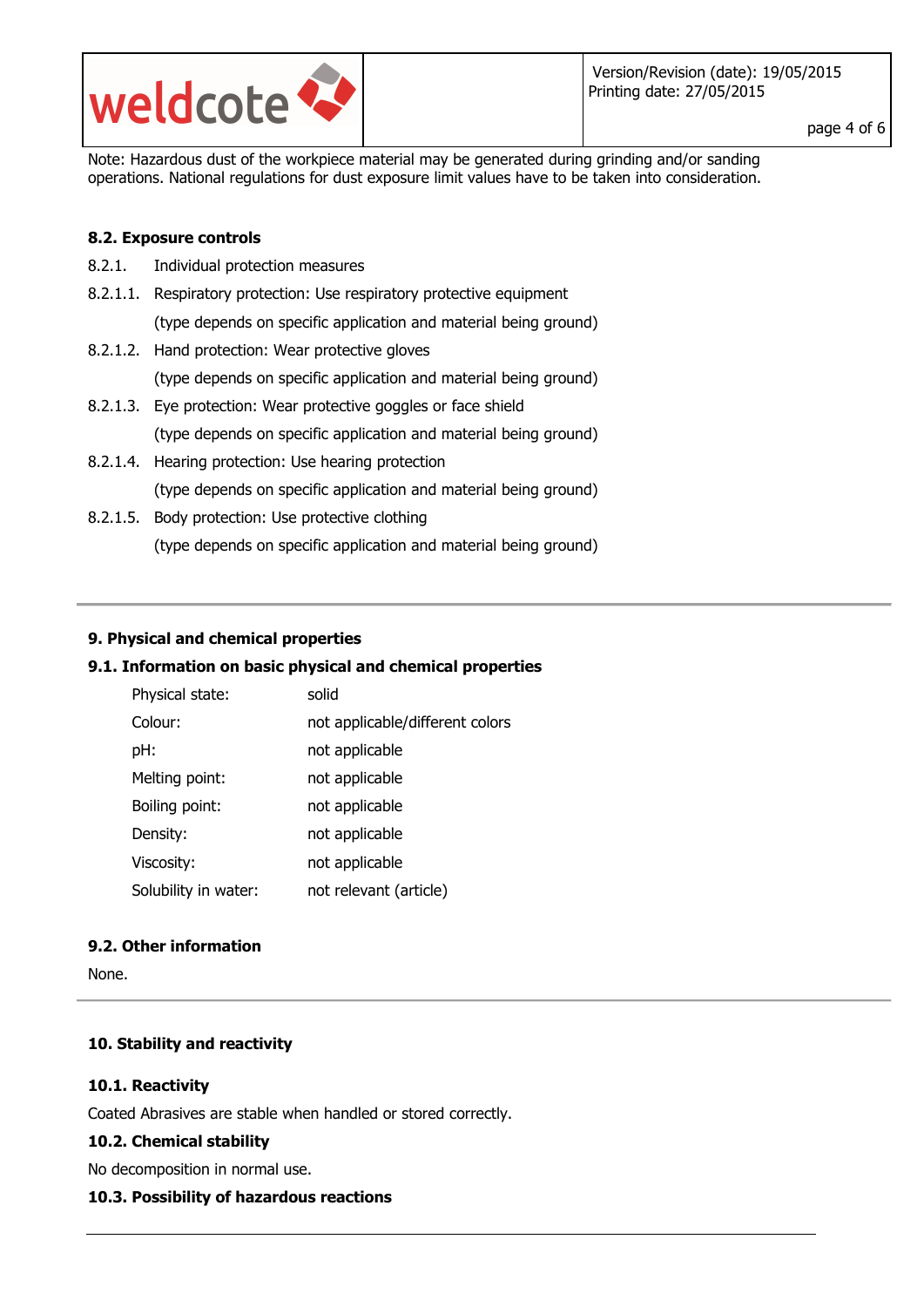

No dangerous reactions known.

### **10.4. Conditions to avoid**

Coated Abrasives are stable when handled or stored correctly.

#### **10.5. Incompatible materials**

No dangerous reactions known.

### **10.6. Hazardous decomposition products**

At temperatures exceeding 250° C hazardous or toxic decomposition products may be generated.

### **11. Toxicological information**

### **11.1. Information on toxicological effects**

No toxicological effects if inhaled or swallowed or with eye or skin contact are known. See also section 8.

### **12. Ecological information**

#### **12.1. Toxicity**

No effects known.

### **12.2. Persistence and degradability**

No biodegradable potentials known.

### **12.3. Bioaccumulative potential**

No potentials known.

#### **12.4. Mobility in soil**

No potentials known.

### **12.5. Results of PBT and vPvB assessment**

Not relevant.

#### **12.6. Other adverse effects**

No effects known.

### **13. Disposal considerations**

### **13.1. Disposal methods**

- 13.1. Product Follow local/ regional/ national/ international regulations.
- 13.2. Packing Follow local/ regional/ national/ international regulations.